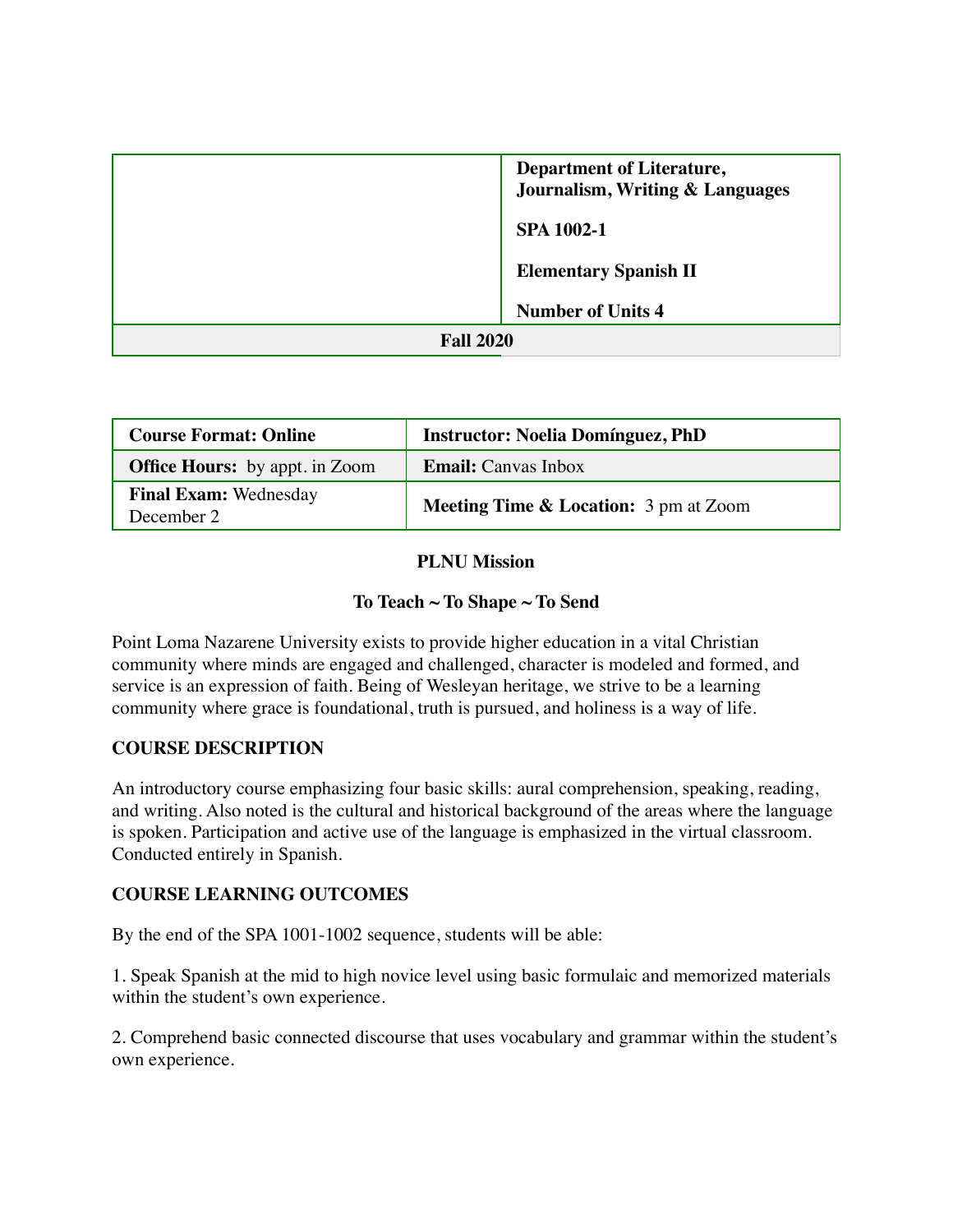3. Write discrete sentences as well as simple connected paragraphs using memorized vocabulary and grammar structures.

4. Read cultural readings that employ familiar vocabulary and cognates as well as learned grammatical structures.

5. Demonstrate comprehension of basic cultural mores and patterns of living of the target culture(s) studied.

# **REQUIRED TEXTS AND RECOMMENDED STUDY RESOURCES**

- PORTALES Code (6 months). \*It is optional to get the loose-leaf edition if students prefer having a hard copy. Complete packaged course materials are available only at the Point Loma campus bookstore and online via Point Loma's custom VHL store site. For the best price and free shipping, go to: [https://vistahigherlearning.com/school/ pointloma/](https://vistahigherlearning.com/school/pointloma) (aprox. \$200).
- Dictionary<http://www.wordreference.com/>
- Talk Abroad sessions (aprox. \$40)

## **COURSE CREDIT HOUR INFORMATION**

In the interest of providing sufficient time to accomplish the stated Course Learning Outcomes, this class meets the PLNU credit hour policy for a 4 unit class delivered over 15 weeks. Specific details about how the class meets the credit hour requirement can be provided upon request. (Based on 37.5 hours of student engagement per credit hour.)

#### **Distribution of Student Learning Hours**

| Category                                           | <b>Time Expectation in Hours</b> |  |
|----------------------------------------------------|----------------------------------|--|
| Online Participation in Discussions, Groups, etc.  |                                  |  |
| <b>Reading Assignments</b>                         | 25                               |  |
| Written Assignments                                | 20                               |  |
| <b>Other Assignments &amp; Learning Activities</b> | 30                               |  |
| Quizzes, Surveys                                   | 25                               |  |
| <b>Total Hours</b>                                 |                                  |  |

#### **COURSE ASSIGNMENTS**

**Online Homework & Discussions:** Students will have daily homework. These will include online activities, students discussions and conferences as well as any other activities assigned by the instructor. For writing assignments students are not allowed to use electronic translator of any kind. Assignments which were not the solely work of the individual student will receive a zero.

Doing the homework without studying first is NOT the way to succeed in this course. Students are strongly encouraged to study grammar rules and vocabulary before doing the online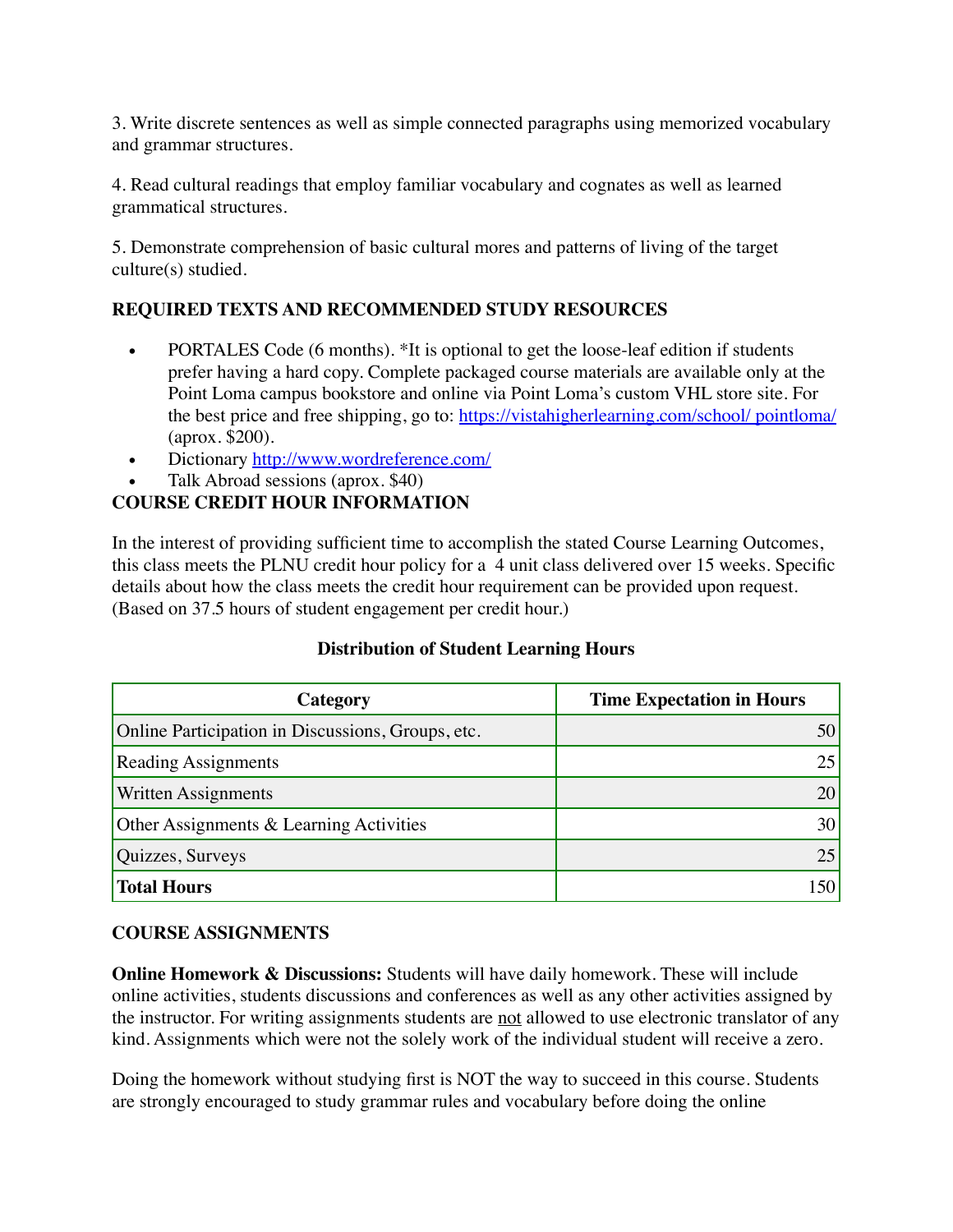homework. For every hour of in-class instruction, it is reasonable to expect to spend approximately 2 hours of self-guided studying and memorization outside the classroom. Please, plan your schedule accordingly.

**Chapter Exams and Vocabulary Quizzes:** The cumulative chapter exams will assess listeningcomprehension, vocabulary, grammar, writing and reading. Students are encouraged to: a) plan each answers before start writing. b) review the spelling before turn in the exam. Partial grade will not be granted. Exam grades will not be curved. Honorlock will be the proctoring platform for the class and students will not be allowed to use any kind of notes, textbooks during the tests as in a F2F format.

**Final Project:** Students will work on a final project in which ALL grammar points and vocabulary covered during Spa 1001-1002 will be used. This will be submitted on Wednesday December 2. No requests for alternative days will be approved.

**Talk Abroad:** Students will have the chance to practice their language skills with a native speaker abroad throughout the online program TalkAbroad. Students will need to create an account, pay for the two sessions and schedule the meeting at least two weeks in advance. Students are strongly encourage to plan ahead to meet deadlines. Late assignment will receive up to half credit.

### **ASSESSMENT AND GRADING**

| 40% Chapter Exams      | 15% Students Discussions |  |  |
|------------------------|--------------------------|--|--|
| 10\% Online Homework   | 5% Talk Abroad           |  |  |
| 15% Vocabulary quizzes | 15% Final Project        |  |  |

| A                                                                              | B             | $\mathbf C$ | D         | F              |
|--------------------------------------------------------------------------------|---------------|-------------|-----------|----------------|
| <b>Standard</b><br><b>Grade Scale</b><br><b>Based on</b><br><b>Percentages</b> |               |             |           |                |
|                                                                                |               |             |           |                |
| $A$ 93-100                                                                     | $B + 87 - 89$ | $C+77-79$   | $D+67-69$ | F Less than 59 |
| $A - 90 - 92$                                                                  | 83-86<br>B    | 73-76       | 63-66     |                |

### **STATE AUTHORIZATION**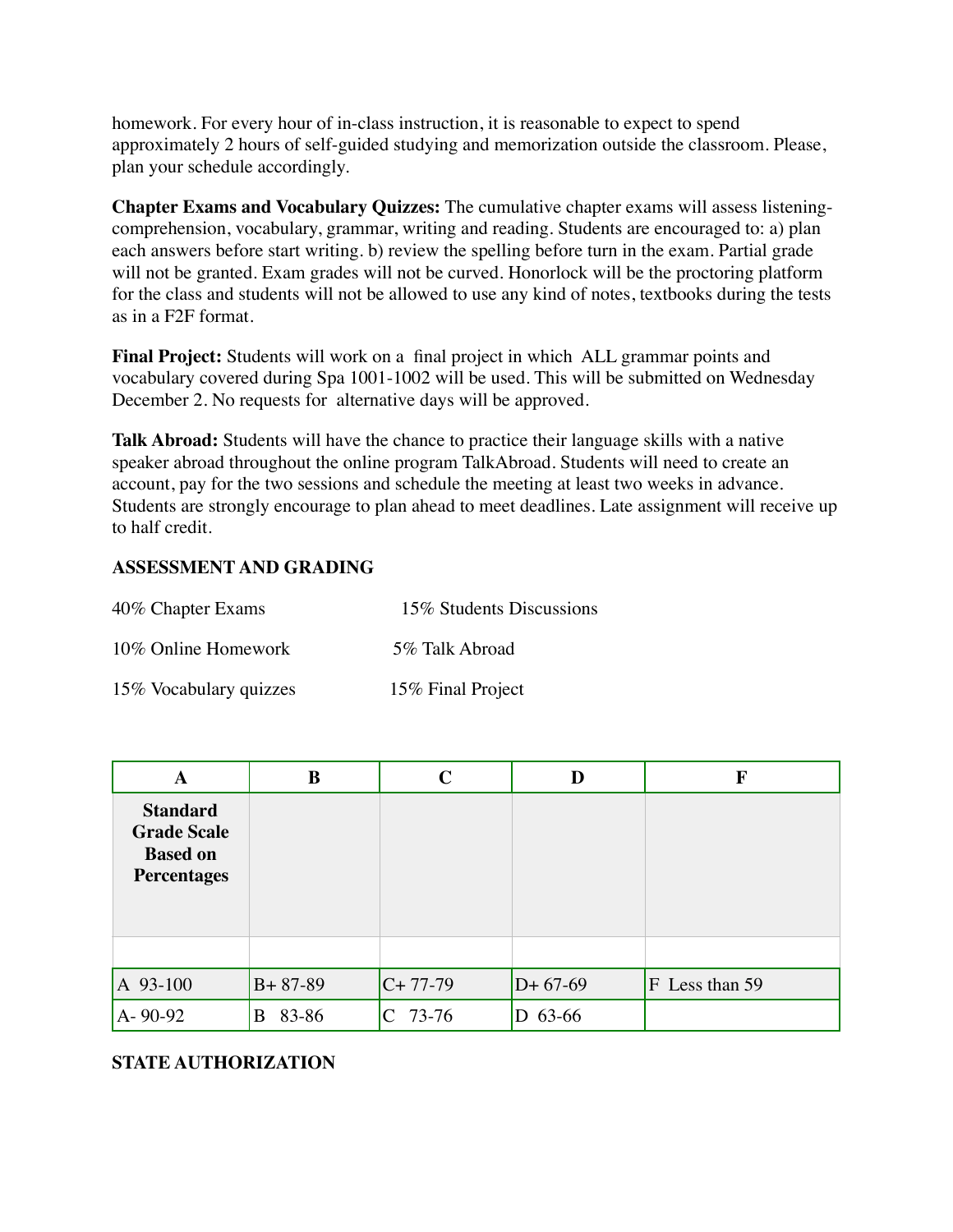State authorization is a formal determination by a state that Point Loma Nazarene University is approved to conduct activities regulated by that state. In certain states outside California, Point Loma Nazarene University is not authorized to enroll online (distance education) students. If a student moves to another state after admission to the program and/or enrollment in an online course, continuation within the program and/or course will depend on whether Point Loma Nazarene University is authorized to offer distance education courses in that state. It is the student's responsibility to notify the institution of any change in his or her physical location. Refer to the map on [State Authorization](https://www.pointloma.edu/offices/office-institutional-effectiveness-research/disclosures) to view which states allow online (distance education) outside of California.

## **INCOMPLETES AND LATE ASSIGNMENTS**

All assignments are to be submitted/turned at 11:59 pm on the date indicated. Late assignments will be graded up to half credit. Incompletes will only be assigned in extremely unusual circumstances.

# **PLNU COPYRIGHT POLICY**

Point Loma Nazarene University, as a non-profit educational institution, is entitled by law to use materials protected by the US Copyright Act for classroom education. Any use of those materials outside the class may violate the law.

# **PLNU ACADEMIC HONESTY POLICY**

Students should demonstrate academic honesty by doing original work and by giving appropriate credit to the ideas of others. Academic dishonesty is the act of presenting information, ideas, and/ or concepts as one's own when in reality they are the results of another person's creativity and effort. A faculty member who believes a situation involving academic dishonesty has been detected may assign a failing grade for that assignment or examination, or, depending on the seriousness of the offense, for the course. Faculty should follow and students may appeal using the procedure in the university Catalog. See [Academic Policies](http://catalog.pointloma.edu/content.php?catoid=18&navoid=1278) for definitions of kinds of academic dishonesty and for further policy information.

# **PLNU ACADEMIC ACCOMMODATIONS POLICY**

While all students are expected to meet the minimum standards for completion of this course as established by the instructor, students with disabilities may require academic adjustments, modifications or auxiliary aids/services. At Point Loma Nazarene University (PLNU), these students are requested to register with the Disability Resource Center (DRC), located in the Bond Academic Center. ([DRC@pointloma.edu](mailto:DRC@pointloma.edu) or 619-849-2486). The DRC's policies and procedures for assisting such students in the development of an appropriate academic adjustment plan (AP) allows PLNU to comply with Section 504 of the Rehabilitation Act and the Americans with Disabilities Act. Section 504 (a) prohibits discrimination against students with special needs and guarantees all qualified students equal access to and benefits of PLNU programs and activities. After the student files the required documentation, the DRC, in conjunction with the student, will develop an AP to meet that student's specific learning needs. The DRC will thereafter email the